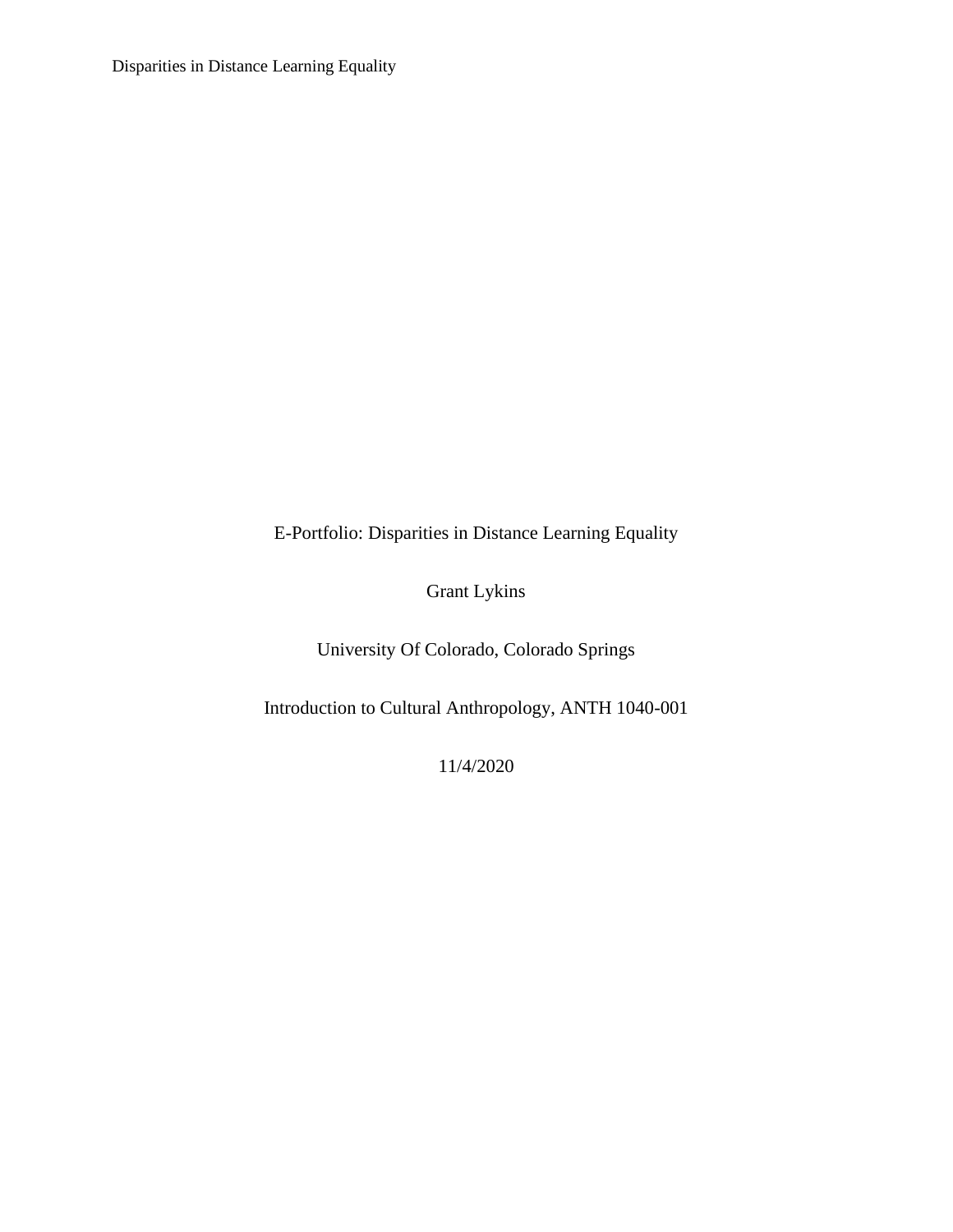## Abstract

This assignment required that I research learning inequality within the United States, with an emphasis on online learning. There are not many resources available through the UCCS library database pertaining to the switch to online learning as a result of the Covid-19 crisis, which presented a major challenge in my research. I analyzed a case study conducted in the mid 2000's on student (K-12) poverty in South Dakota, which served as a starting point for data. Additionally, excerpts from an NPR interview with a single mother of two children were applied in the creation of this essay. I reflect upon my personal experience with living in a rural area, where internet access is dependent on the weather conditions. The solutions offered in this essay are plausible, but unlikely due to the nature of change that would [have to] occur within the school district.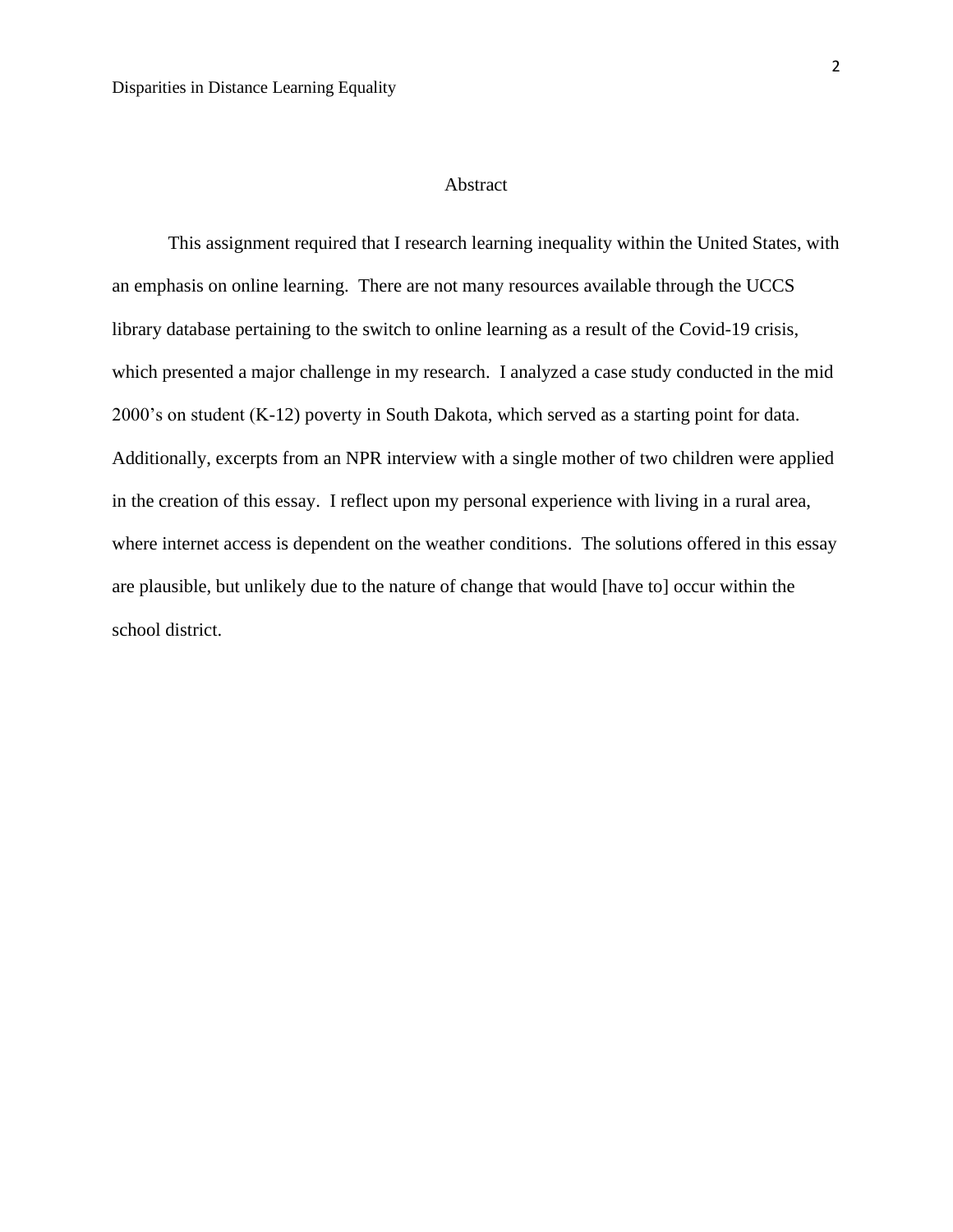There are two major factors that contribute to learning inequality in an online format, and they both involve access to essential resources: internet, and a capable device.

I am lucky to have high speed internet virtually everywhere I go. I have a hotspot built into my phone and I can tether up to 5 devices at one time. I faced a challenge this online semester: my tech was outdated. The tablet I had from 2014 wasn't capable of running the different programs I needed, and the camera was deemed 'inadequate' by several professors. I bought a new tablet with money I had saved up, and was able to get back on track. Many families are struggling to figure out how they will pay next month's rent, let along purchasing a new electronic device.

When many people think about learning inequality, they look to third world countries. There is plenty of evidence to back up these thoughts: "We draw evidence from a recent phone survey conducted by Young Lives in Ethiopia, two states of India, Peru and Vietnam. Logit regression results suggest that students from a wealthy background in India and Vietnam are more likely to benefit more from online learning scheme. Rural students in all four countries are significantly less likely to experience online learning. The disparity in accessing online learning resources may further reinforce inequalities in achievement in resource-scarce countries." (NewsRx LLC, 2020). What many people fail to realize is that similar learning inequalities exist within our country. "In the state of South Dakota, as of 2006, 37.1 percent of students are listed as economically disadvantaged as determined by their eligibility for free/reduced lunch (South Dakota Department of Education, 2008a). From 2002 through 2007, there was a 7 percent increase in the economically disadvantaged population (South Dakota Department of Education, 2007). The actual percentage of students who live in poverty may be higher due to the fact that not all students turn in free/reduced lunch forms." (O'Dpan,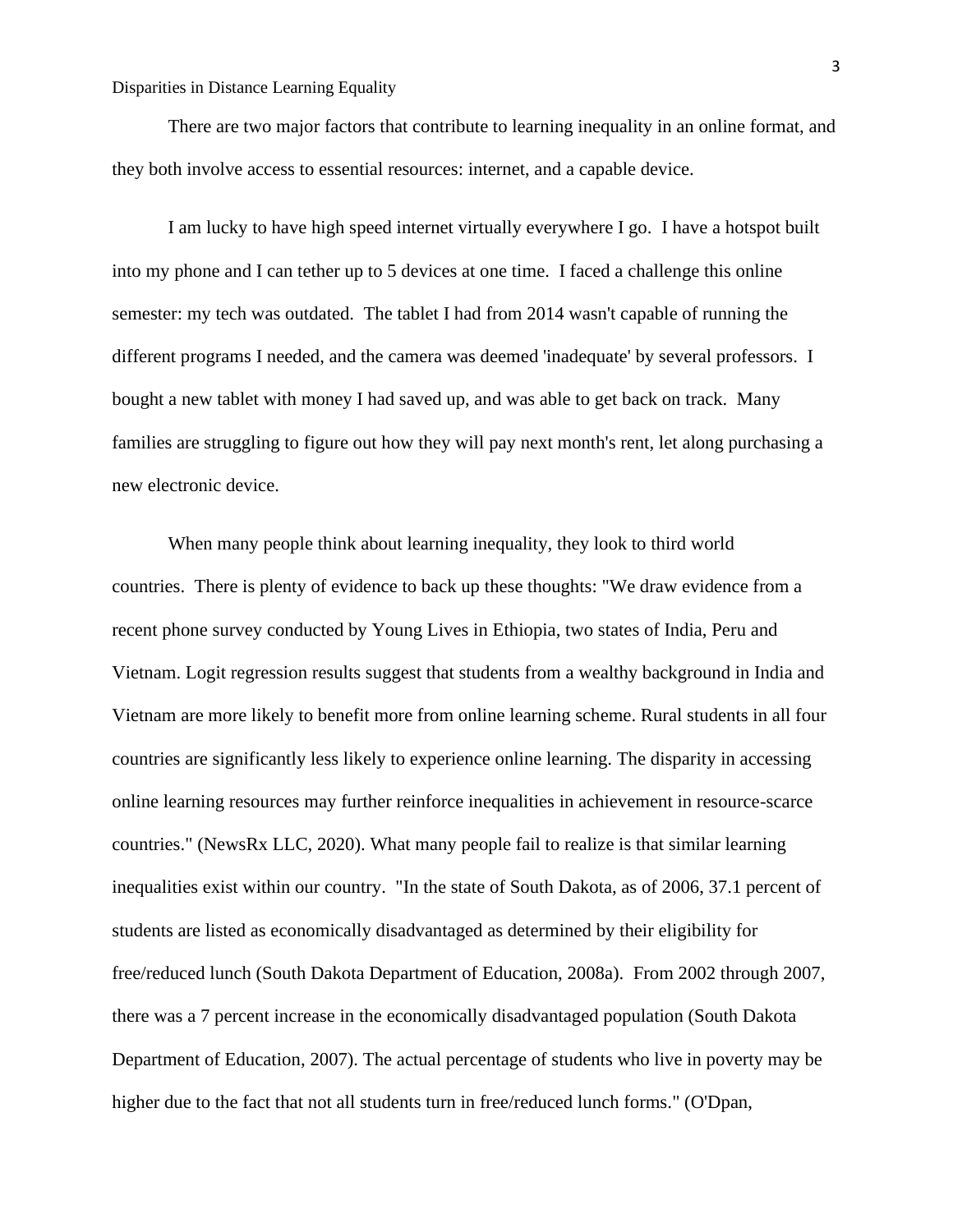2012). This excerpt is taken from a case study that focused on k-12 student poverty in South Dakota in the mid 2000's. While the data may be outdated, it serves as a starting point. As I mentioned above, outdated technology and access to sufficient internet are the main source of issues when it comes to online learning inequality. We could tackle this issue one of two ways: reduce poverty, and/or give students access to the essential resources they need for education. It would be admirable to tackle both of these issues, but the second is much easier to address than the first, and it can also be accomplished much faster.

Many people propose that schools provide laptops for their students. Not only does this generate a tremendous bill for the school (don't forget there will need to be tech support for these devices and some form of a repair program if devices are physically damaged), it doesn't address the issue of internet access. Many families living in rural areas get internet via a satellite connection. This is very problematic, as the internet will go out virtually every time a storm system moves through the area. My 'adopted grandparents' have a ranch just north of CR-106, and the Wi-Fi goes out every time there is a major thunderstorm or intense winter storm. They are able to still watch television to stay up to date on the news and weather information, but cannot access broadband services. Providing laptops or Chromebooks for students only tackles half of the issue.

As a starting point, I propose this: schools should be permitted to keep their libraries and computer labs open, with social distancing measures in place. Most schools have the resources in-house to fuel student success, but these resources have been taken away with the closure of school districts. "It's estimated that about 10% of college students - that's about 2 million people - don't have access to a laptop for school. Experts say that might be actually much higher now, when so many families are sharing devices to work remotely or to keep younger children in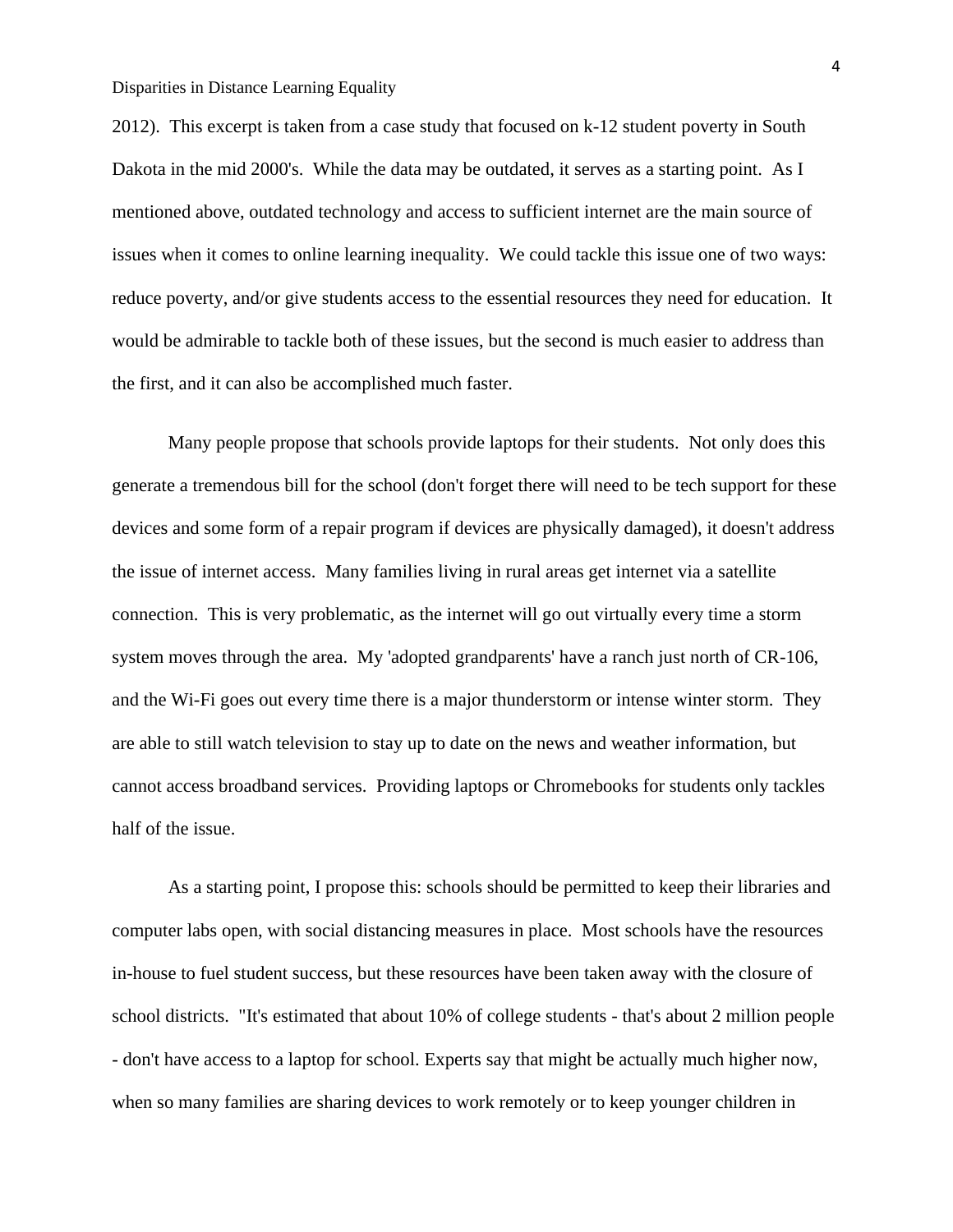virtual school." (Nadworny via NPR, 2020). Policies would be implemented so that each computer, associated keyboard and mice are disinfected after a student is finished using the device. This policy should also apply to shared devices such as printers and projectors. A platform should exist where students can check-out a computer for a period of time to complete their schoolwork. A challenge is presented with this time constraint: sometimes assignments take much longer than expected to complete. This is a tricky situation to navigate, especially with so many students needing access to a computer. The simple solution would to be allow said student to take home a laptop or Chromebook, but it does not solve the issue of a lack of internet access. My solution: allocate the funds currently going towards school lunches and other such recurring expenses that are not being used during the Covid-19 crisis to provide portable hotspots for students who do not have broadband access at home. These hotspots will be an investment for the school, as they can be re-activated and used in the future for mobile schoolwork. In fact, our university already does this. While the hotspots are paid for via student fees, the resources still exist.

The biggest issues we face with these solutions is the governing bodies of our school districts. This solution would require them to change various policies, and completely re-write a district budget in a very uncertain time. This does not mean that it is impossible. If school districts truly care about the success of students (and their district reports for that matter), this would be a solution to consider.